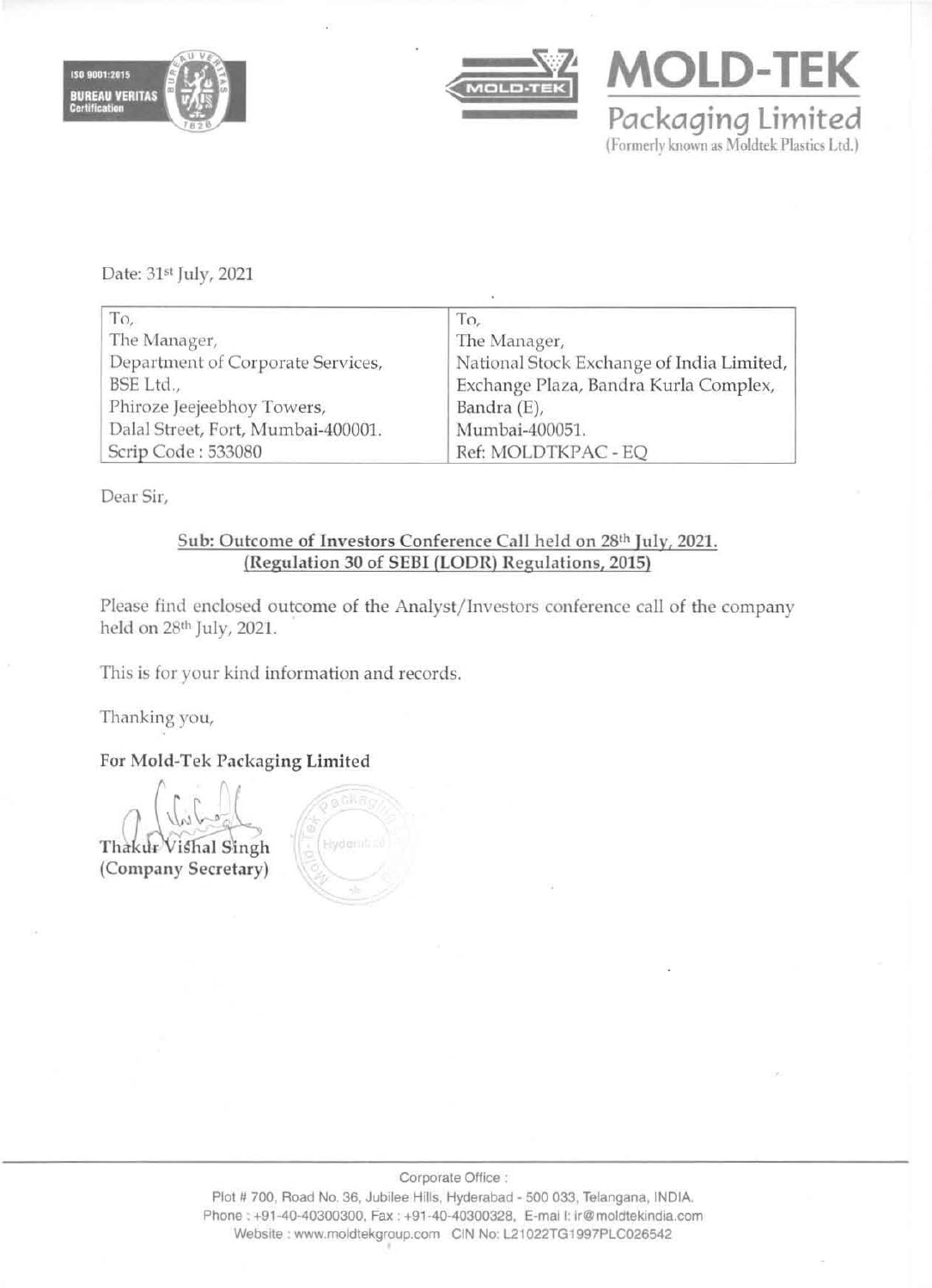

# "Mold-Tek Packaging Limited Q1 FY2022 Earnings Conference Call"

**July 28, 2021**



**ANALYST: MR. ABHISHEK NAVALGUND – NIRMAL BANG EQUITIES**

**MANAGEMENT: MR. LAXMAN RAO – CHAIRMAN & MANAGING DIRECTOR – MOLD-TEK PACKAGING LIMITED**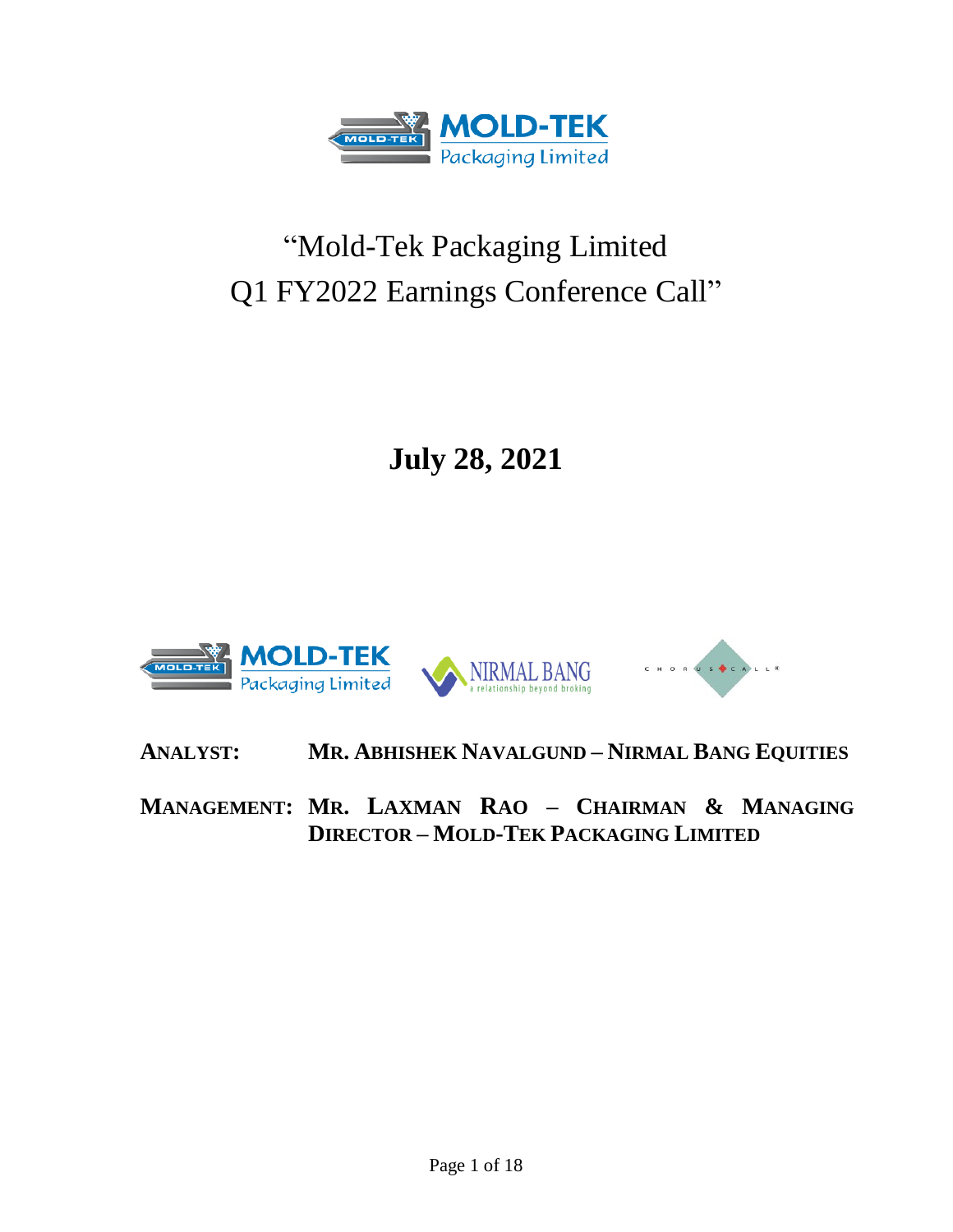

**Moderator**: Ladies and gentlemen, good day and welcome to the Mold-Tek Packaging Limited, Q1 FY2022 earnings conference call hosted by Nirmal Bang Equities Private Limited. As a reminder, all participant lines will be in the listen-only mode and there will be an opportunity for you to ask questions after the presentation concludes. Should you need assistance during the conference call, please signal an operator by pressing "\*" then "0" on your touchtone phone. Please note that this conference is being recorded. I now hand the conference over to Mr. Abhishek Navalgund from Nirmal Bang Equities. Thank you and over to you, Sir!

- **Abhishek Navalgund:** Thanks Malika. Hello everyone. On behalf of Nirmal Bang Institution Equities, I welcome you all to the Mold-Tek Packaging Limited for Q1 FY2022. We have with us Mr. Laxman Rao, the Chairman and Managing Director of the company along with the entire finance team of Mold-Tek, so without further ado I would request Mr. Laxman Rao to start with the opening comments post which we can open the floor for question and answers. Thank you and over to you, Sir!
- **Laxman Rao**: Thanks Abhishek and Malika. Thank you all for showing your interest in participating in this call. I am glad to inform you that in spite of severe COVID second wave, company could post good results of course based on a weaker Q1 last year, however, the revenues are up by about 104% and in volume terms it is around 63% up, whereas the PAT has gone up by almost 7.7 times, thanks to the revenue mix and price realization. The profits have gone up from 1.52 Crores to 12.08 Crores PAT. That is a considerable increase considering the kind of second wave, which all of us have faced, especially we were also hit in May, couple of our tool room engineers were infected and unfortunately we lost them due to COVID and in spite various medical care and attention given that had happened, but the rest of the 200 odd people who were affected at all eight units completely recovered and company has taken steps to provide family insurance, free medicines and all kind of support during those two months especially May and then followed June to take care of our employees and their near family.

I hope that this COVID will be under control going forward and countries can look forward to normal life for normal economic activity. If that is so the company is well poised in all its segments, paints are growing because there is a lot of pent-up demand and the major leaders in the paint industry are indicating very good next couple of quarters until Deepavali and then followed by food segment where we also anticipate our new sweet boxes will be taking off, already we have received couple of decent orders, which can take those segments forward in Food and FMCG and pumps division, we have already received orders from Wipro and couple of medium sized companies, but Reckitt Benckiser audit has given us the green channel client selection, so hopefully some business from the Reckitt Benckiser and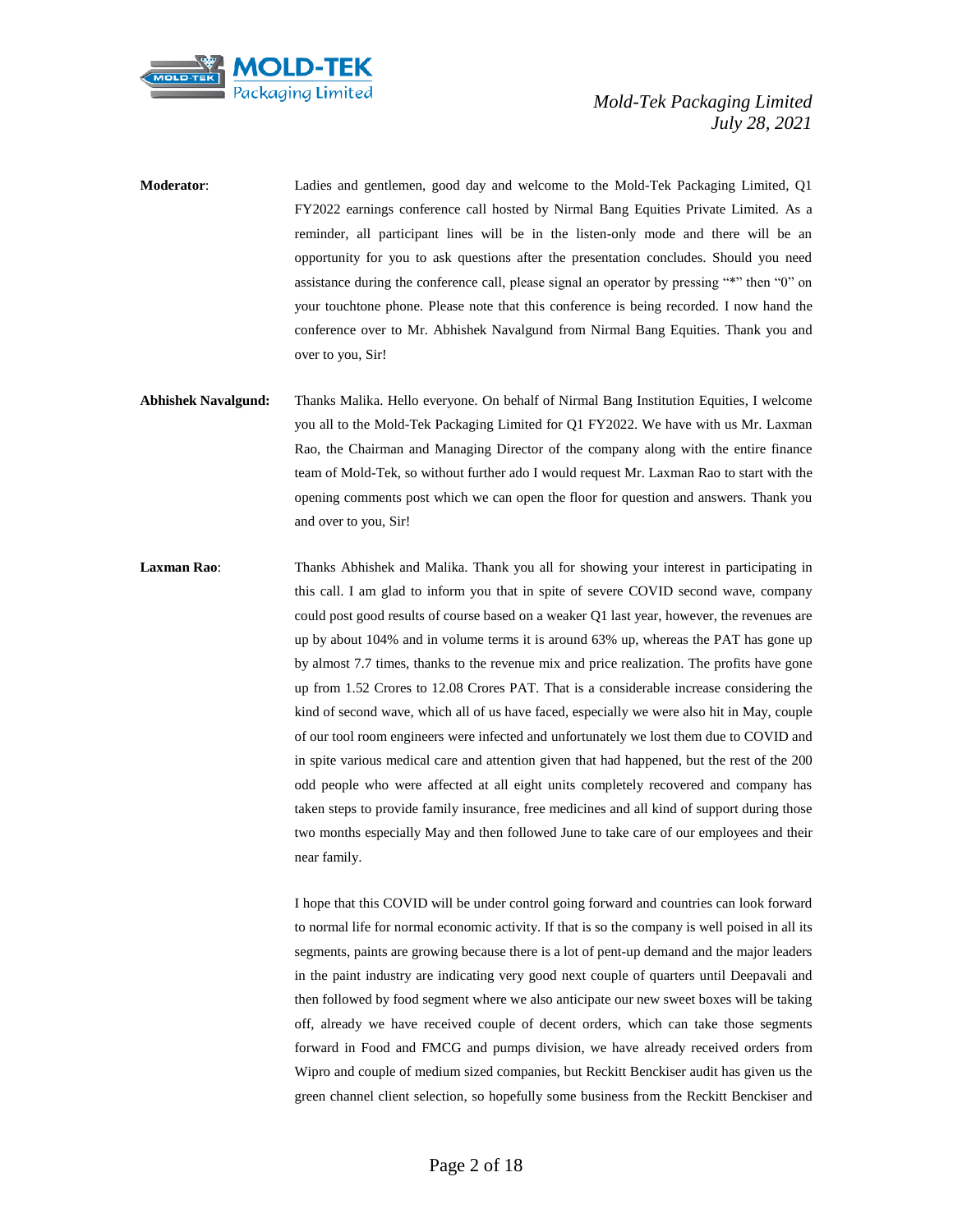

Hindustan Lever are also anticipated in the pumps division going forward, so all segments are well set and we hope that future will be brighter for us with QR Coded IML containers concept has been well received by Asian Paints and Castrol, they both are showing interest to pursue that proposal, which will offer 100% anti-counterfeit feature in the supply chain. So, this is from the board as of now and I think we can discuss more in our question and answers, so I hand over the call back to Malika to arrange for the questions and answers.

- **Moderator**: Thank you very much, Sir. Ladies and gentlemen, we will now begin the question and answer session. We have the first question from the line of Kushal Shah from Dhanki Securities. Please go ahead.
- **Kushal Shah**: Thank you for the opportunity. I had a few questions, the first one was if you can share the volume numbers over three segments in paints, lubes, food and pumps?
- **Laxman Rao**: Yes, volume wise is 58% in paints, 24% in lubes and around 18% between food and pumps, pumps is just 0.4%, overall it is 18%.
- **Kushal Shah**: Alright, Sir, some colour on our expansion plans, we were planning to do a debottlenecking in Mysore and Vizag, so from that also if we have begun any work on the Sultanpur-Hyderabad plant, and also how our pumps businesses, we were I think doing 1 million production, so how is it currently and what is the ramp-up likely?
- Laxman Rao: Yes, Vizag and Mysore already capacity have been added, efficient buildings are also completed and new machinery has been installed and in fact Vizag is growing more rapidly, there too the machinery and buildings are ready and ready to go. The plant at Hyderabad and new plant for further enhancing the food packaging production has been in place, inaugurated it in a month of June, so that is adding additional capacities in Food and FMCG products, coming to Kanpur though we were to start in June because of this second wave we deferred it by a couple of months and by September, we will be starting our production at commercially, I mean use this premises in Kanpur and meanwhile we had procured about 2.7 acres of land at Chandauli Industrial Estate in Uttar Pradesh which is next door to Berger Paints upcoming plant, so that plant we will construct in the year 2022-2023 and go to production simultaneously when Berger is ready to go. Meanwhile, our plant near Kanpur the leased premises will be serving mainly Goodlass Nerolac and couple of our edible oil clients in and around UP, so this is how we are planning to ramp up the capacities. Already they installed capacity, currently it is almost 42000 up from 34000 to 35000 in the beginning of last year, so we are about 20% capacity has been already added and going forward in this year, there will be further addition at Kanpur, mainly Kanpur, so probably the capacity would go up to 44000 to 45000 by end of this financial year.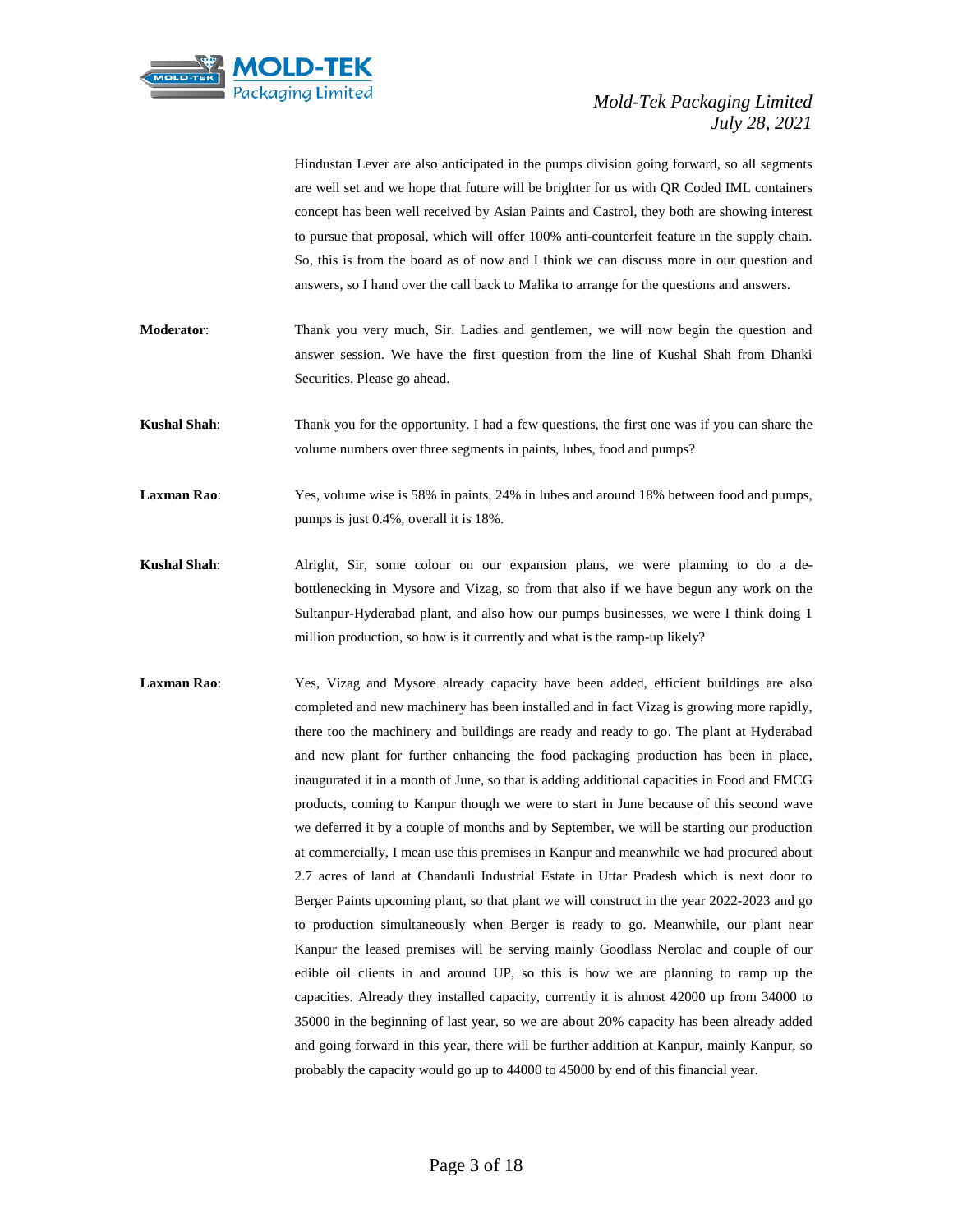

**Kushal Shah**: Sir, within the pumps, what is our current run rate on a monthly basis?

- **Laxman Rao**: Pumps, yes, we started only in the month of March-April, I think from February-March a little bit quantity, but going forward, currently the order for around 1.5 million a month. We have recently concluded Reckitt Benckiser's two days of audit and we got a green channel clearance, so hopefully some volumes can be expected from them in the month of August-September going forward and Levers are also are in touch with us for a separate type of pumps, ITC and Godrej, who have also committed to buy from us, have stocks till June-July, so they also start buying from August, going forward I think by third quarter of this year starting from October, at least a capacity ratio will go up to 2 million to 2.5 million a month and can reach probably 3 million in the fourth quarter of the current financial year, which will be touching our 50% of the capacity set up. The capacity is close to 6 to 7 million so, hopefully by the end of this first financial year of pumps, we will be reaching about 15% capacity utilization and the following year 2022-2023, it should be close to 70% to 75%, which is our average in all our other segments.
- **Kushal Shah**: Sir, two final question, so on the pump segment, I think if I recollect correctly, we were planning to do some revenue numbers around 15 Crores or 20 Crores for the current year, so that number we are confident of achieving?
- **Laxman Rao**: Yes, we will be very close to that.
- **Kushal Shah**: So, we can do around 15 Crores revenue in the pump segment in the current year?
- **Laxman Rao**: Yes, 12 Crores to 15 Crores you can say.
- **Kushal Shah**: Right, and Sir, jut one last thing on the overall company level volumes, I think we were targeting a decent growth over the last year 2021 and the current year, so given that the first quarter has been little muted, so I think we were targeting around 32000 tonnes roughly, volume number for the current year, so do we stick to that number or do we increase or decrease that target?
- **Laxman Rao:** No, we are still targeting at 32000 though there was a setback, we could have achieved around 7500 to 8000 in this quarter, we hit only 6000, but going forward with the new products and other traction from other segments if there is no COVID waves again in this year probably we can still keep the target of close to 32000.
- **Kushal Shah**: Sure, that is it, Sir. I will come back in the queue. Thank you.
- **Moderator**: Thank you. The next question is from the line of Akhil Parekh from Elara Capital. Please go ahead.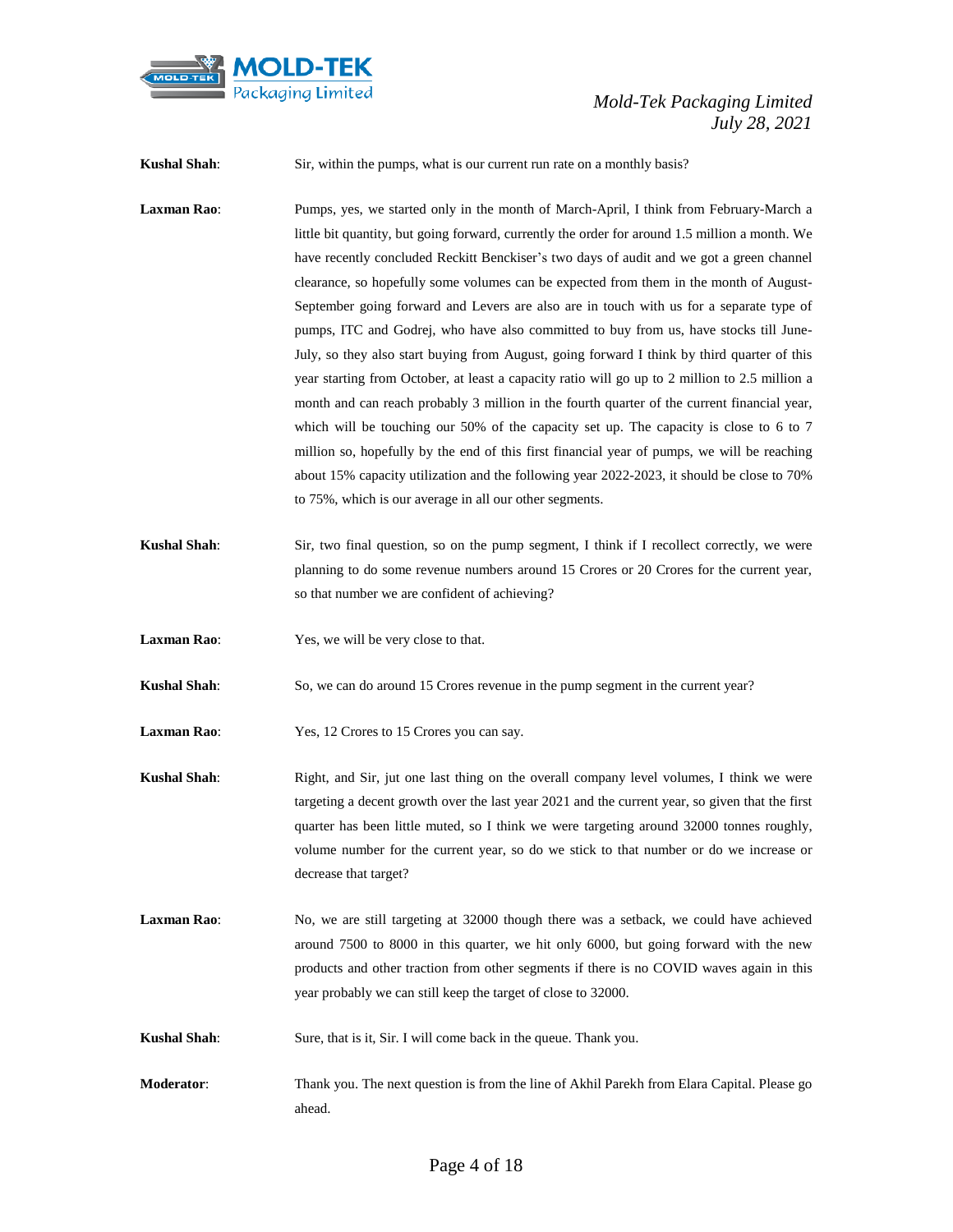

- **Akhil Parekh:** Hello Sir, many congratulations on a good set of numbers despite challenging condition. My first question on the capacity of the new capacity, which you are planning to add in the Uttar Pradesh, so can if you highlight the total capacity, which we were expected to add in Capex for that particular plant?
- **Laxman Rao**: Yes, Kanpur initially it is in a leased premises so the planned expenditure for that would be hardly around 5 Crores, but additional investments will be at Sultanpur here in Hyderabad, we have plans to widen our product range and probably expand our food containers range also that could be another 5 Crores to 6 Crores, so apart from 33 Crores already committed in the financial year so far, for the expansion and payment of some of the machines, which had received earlier in the year, the overall investment again this year will be in the region of around 50 Crores, which was 59 Crores last year, as of today the visibility is that we would be needing around 50 Crores investments in the financial year, already 33 Crores has been either committed or completed and we have acquisition of close to 3 acres of land at Kanpur and buildings to be built at Sultanpur, Hyderabad and maybe starting of the buildings at Kanpur towards the end of this year for our own facility there, so all this put together in the new molds and machines, we see a requirement of around 48 Crores to 50 Crores of investment again in the financial year that will take our volume, which in the beginning of last year was somewhere around 34000 to 3500 tonnes to close to 45000 to 46000 tonnes.
- Akhil Parekh: And the new capacity, which you were speaking about UP which is next to Berger Paints right, so that is separate from the Kanpur or is it the same?
- Laxman Rao: Yes, the current capacity is close to 44000 tonnes and Kanpur will be hardly around 1500 tonnes, but the additional capacity that we will be creating at Sultanpur may not become really operative in this financial year because the building itself will take some time and those numbers can only look at next year, so this year with Kanpur and some more machines at existing plants, we are aiming at reaching a capacity of 44000 tonnes from around 34000 to 35000 in the beginning of last year.
- **Akhil Parekh:** What would be the peak sales like a peak utilization of 45000 tonnes?

**Laxman Rao**: We are aiming at 32000, so you can say close to 75%.

- Akhil Parekh: I was talking from a value perspective like at the peak utilization level of 45000 tonne was the new capacity constant, what kind of sales revenue we are targeting?
- **Laxman Rao:** See, even if the capacity is 45000 tonnes, I would take 75% to 80% is a feasible capacity, so taking at 36000 tonnes and now the per tonne realization is much higher, close to around 2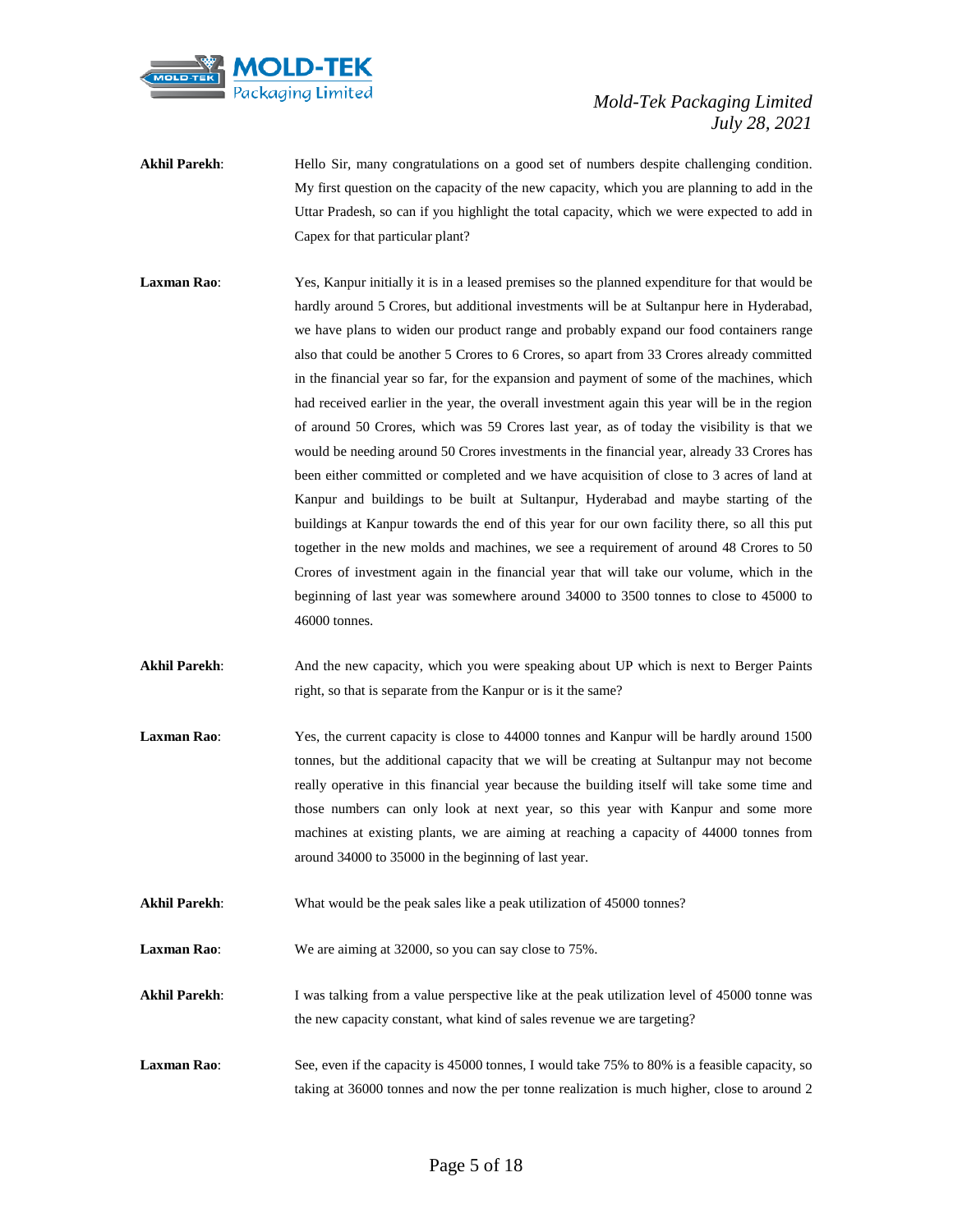

lakhs per tonne I think, so it will be somewhere around 750 Crores, Rs.220, so it will come to around 800 Crores of revenues possible at peak capacity utilization.

- **Akhil Parekh**: Got it and second question in pump segment like in the last few calls that you had mentioned that this segment was particularly dominated by the Chinese imports, have this stopped completely or what is the status right now?
- **Akhil Parekh:** Got it and second question is the pump segment like in the last few calls that you had mentioned that this segment was particularly dominanted by the Chinese imports, have this stopped completely or what is the status right now?
- **Laxman Rao:** They have stopped completely importing because it is not viable, there is a lot of duty increase and all, but they are all carrying huge stocks even today, that has come down considerably, the indication from couple of major clients who have committed to us is that they will be free by July, but I think it may slip into September, couple of more months because the consumption has not really gone up so the stocks are yet to be consumed, but they are all in touch with us and they have appreciated our modern facility with 100% complete quantity checking machines what we installed, which none of our competitors have, so they all committed, but their stocks are still to be depleted what they procured some 7 to 8 months ago or end of last calendar year, they are still carrying, so hopefully things will be more positive for pumps division from October onwards.
- **Akhil Parekh**: Sure, next year you said our capacity will reach around 60 million and 70% to75% of utilization rates that we are targeting, so how much can be the potential revenue target at that utilization rate?
- **Laxman Rao:** Yes, once we reach say 5 million to 6 million pieces a month, we are talking about a turnover of around 4 Crores per months, so 48 gross revenues are possible, 45 to 50 you can say.
- **Akhil Parekh**: Will the margin profile will be very different than what we are right now for this particular product or it will be on the higher side?
- **Laxman Rao:** It is definitely higher than the average and it will be close to or better than food and FMCG margins in terms of per kg.
- **Akhil Parekh**: Sure Sir, last question on the IML versus non-IML, if you can please provide the volume and value numbers?
- **Laxman Rao:** Not much of difference actually, the total IML stands at 63.2% as against 65% last quarter basically because of reduction in the sale of our edible oil containers, which are 100% IML,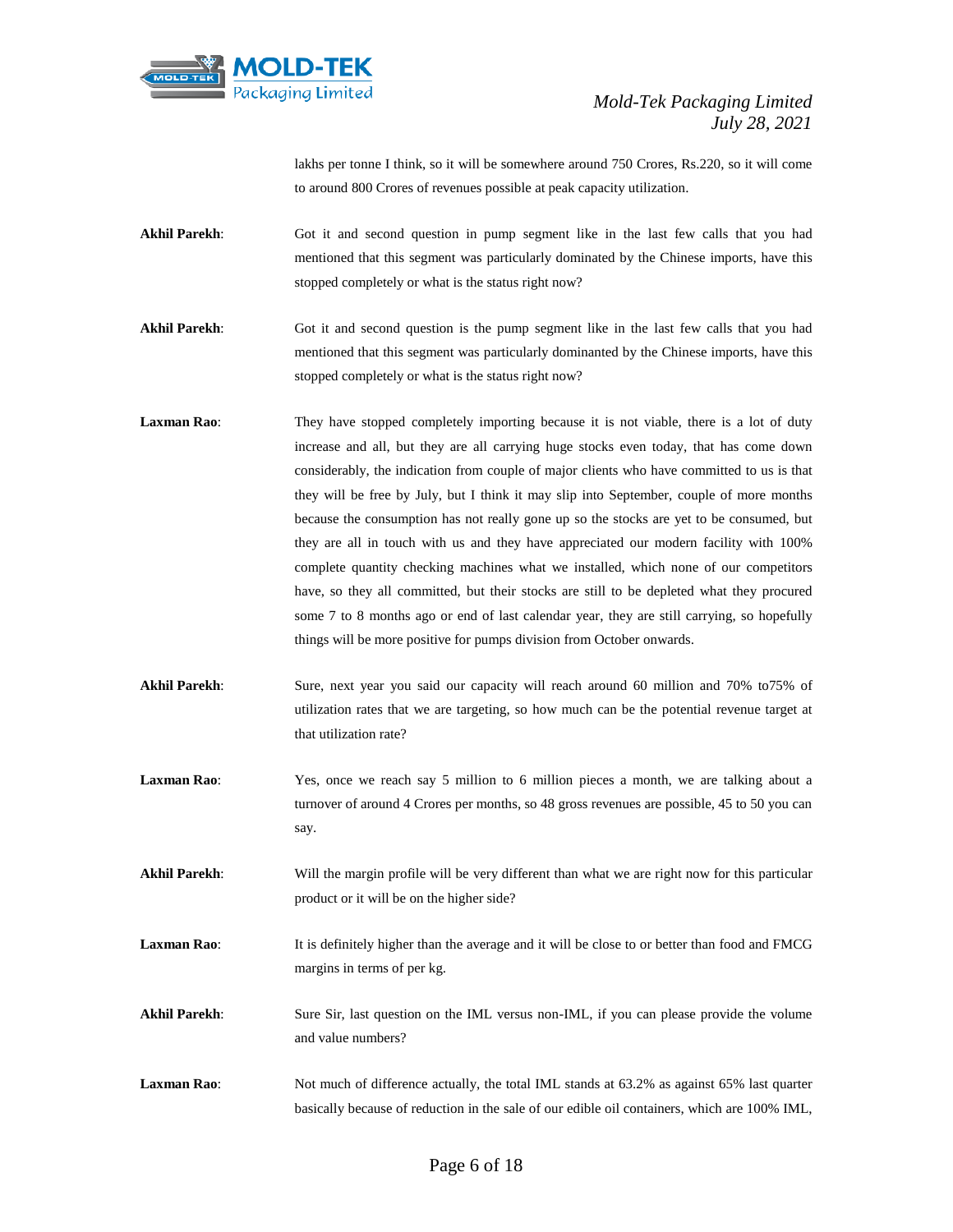

but this quarter we had a drop in square container sales mainly because of huge price rise in raw material and also edible oil prices have shot up during the last two quarters, which has resulted in majority of the oil companies going back to metal cans or pouches and thereby the overall reduction in the IML has come from 65% to 63.2%.

- **Akhil Parekh**: This is the value terms or volumes?
- **Laxman Rao:** In value terms.
- Akhil Parekh: And volume terms?

**Laxman Rao:** In volume it is from 61, it can be 60.9 very nominal in tonnage from the Q4 to Q4, if you look at the last year to now, 62.1 has become 61 you can say.

Akhil Parekh: Got it. Thanks a lot, Sir and best wishes from my side.

- **Moderator**: Thank you. The next question is from the line of Hitesh Taunk from ICICI Direct. Please go ahead.
- **Hitesh Taunk:** Thanks for the opportunity and congratulations on a very good set of numbers as far as top line recovery is concerned. Sir, my question pertains to the gross margin, during his period we have seen a bit normalized gross margin, was it because of a delay in passing on higher prices or it is the kind of lower mix of FMCG products in top line vis a vis Q4 of FY2021, can you throw some light?
- **Laxman Rao**: Yes, in the Q4 of last year, food and FMCG was 23%, today it is 25% including pumps so that is one reason for improved margins, but whenever the raw material prices come down there is a lack in passing on the price benefit to the clients so that is also another reason for improved EBITDA margins, both contributed, otherwise this could have been a part of it, this should have been in the Q4 last year because the price was gradually increasing in the last three months of Q4 whereas in these three months it was gradually coming down so whenever price comes down we have some advantage in the margins.
- **Hitesh Taunk**: But, Sir, I am talking about gross margin which has showed nearly 100% decline on a Y-o-Y basis?
- **Laxman Rao**: 100%?
- **Hitesh Taunk:** 94 BPS dip in gross margin on a Y-o-Y basis to be very specific?
- **Laxman Rao:** You are talking about Q1 to Q1 or?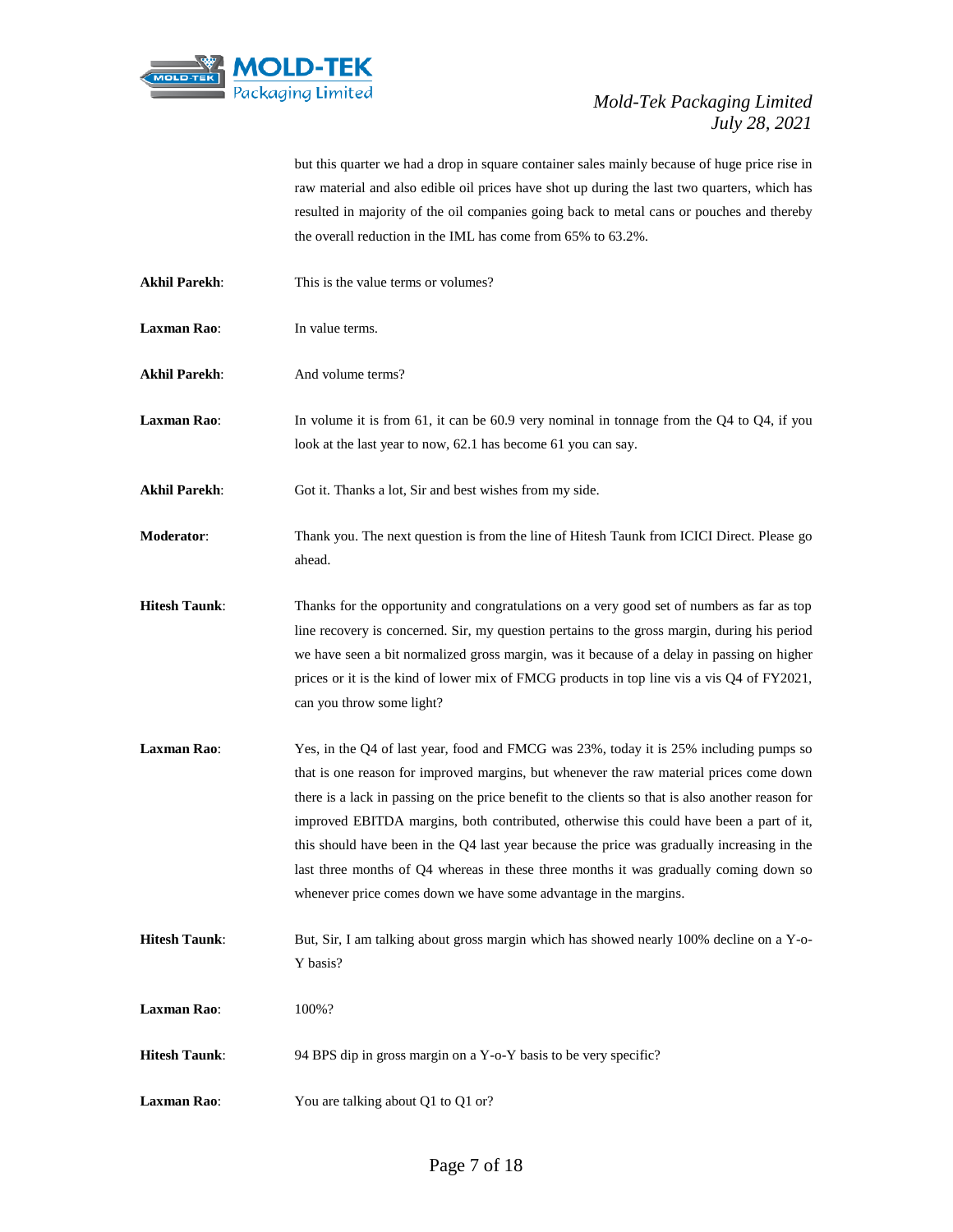

| <b>Hitesh Taunk:</b> | Yes, Q1 to Q1.                                                                                                                                                                                                                                                                                                                                                                                                                                                                                                                                                                                                                                                                                                                                                                                                                                                                                                                                                                                                                                                                   |
|----------------------|----------------------------------------------------------------------------------------------------------------------------------------------------------------------------------------------------------------------------------------------------------------------------------------------------------------------------------------------------------------------------------------------------------------------------------------------------------------------------------------------------------------------------------------------------------------------------------------------------------------------------------------------------------------------------------------------------------------------------------------------------------------------------------------------------------------------------------------------------------------------------------------------------------------------------------------------------------------------------------------------------------------------------------------------------------------------------------|
| Laxman Rao:          | Yes, Q1 to Q1 is considerable because last year the capacity utilization was almost near<br>break even point, so the fixed expenditure of staff cost and other cost stayed where they are<br>and whereas this time though there is a COVID wave, we could at least utilize 6000 tonnes<br>in this quarter as against 3670 last year, so we are much ahead of break even point and that<br>is why the margin percentage increase is considerable.                                                                                                                                                                                                                                                                                                                                                                                                                                                                                                                                                                                                                                 |
| <b>Hitesh Taunk:</b> | Probably I will take this offline. Sir, the second thing can you please give me the revenue<br>breakup on a segment wise, revenue breakup, I have volume breakup, but can you tell me<br>segment wise revenue breakup, Sir?                                                                                                                                                                                                                                                                                                                                                                                                                                                                                                                                                                                                                                                                                                                                                                                                                                                      |
| Laxman Rao:          | For the current year or current quarter?                                                                                                                                                                                                                                                                                                                                                                                                                                                                                                                                                                                                                                                                                                                                                                                                                                                                                                                                                                                                                                         |
| <b>Hitesh Taunk:</b> | Yes, for the current quarter, Sir.                                                                                                                                                                                                                                                                                                                                                                                                                                                                                                                                                                                                                                                                                                                                                                                                                                                                                                                                                                                                                                               |
| Laxman Rao:          | It is 71 Crores for paints, 29 Crores lubricants, around 30 Crores for food and about 3.5 for<br>pumps.                                                                                                                                                                                                                                                                                                                                                                                                                                                                                                                                                                                                                                                                                                                                                                                                                                                                                                                                                                          |
| <b>Hitesh Taunk:</b> | Great and Sir, my next question pertains to the new product of QR IML product, which you<br>have recently launched on a trial basis, so based on your recent experience or on a trial base<br>experience, what kind of change in margin you can predict because you said like in your<br>opening remarks that you are pushing this to the Asian Paint and all, so I believe that this<br>would be largely replacement of non-IML products, so it will be largely beneficiary on a<br>gross margin point of view, so what kind of revenue potential or say gross margin<br>improvement do you see by introducing this product going forward, Sir, any calculation or<br>rough figure or ballpark figure would be help?                                                                                                                                                                                                                                                                                                                                                            |
| Laxman Rao:          | See today you all know that IML products contribute much better than non-IML products<br>and the gap between that is considerable let us say if gross margins in non-IML is less than<br>Rs.30 per kg, in IML it is close to Rs.40 to Rs.45, so even in pails I am talking about, so if<br>Asian Paints shifts some of their quantities from non-IML to IML, it always helps a lot in<br>improving, but how much quantities Asian Paints would shift is a guess as of today because<br>they are yet to take a call, but at this time with the QR coded IML they wanted to try for a<br>couple of their brands, but a decision is yet to be taken so it will be speculative if I mention<br>the benefit, but if they take a call to shift to IML and with QR coded IML, definitely there<br>will be a sizeable improvement in the margins and you have to count on one more thing not<br>only I am looking at that margin, I am rather looking at shifting their business share to us,<br>even if they shift one or two brands completely to Mold-Tek it can add more than 15% to |

20% of sales growth in Asian Paints contribution itself, which can be sizable.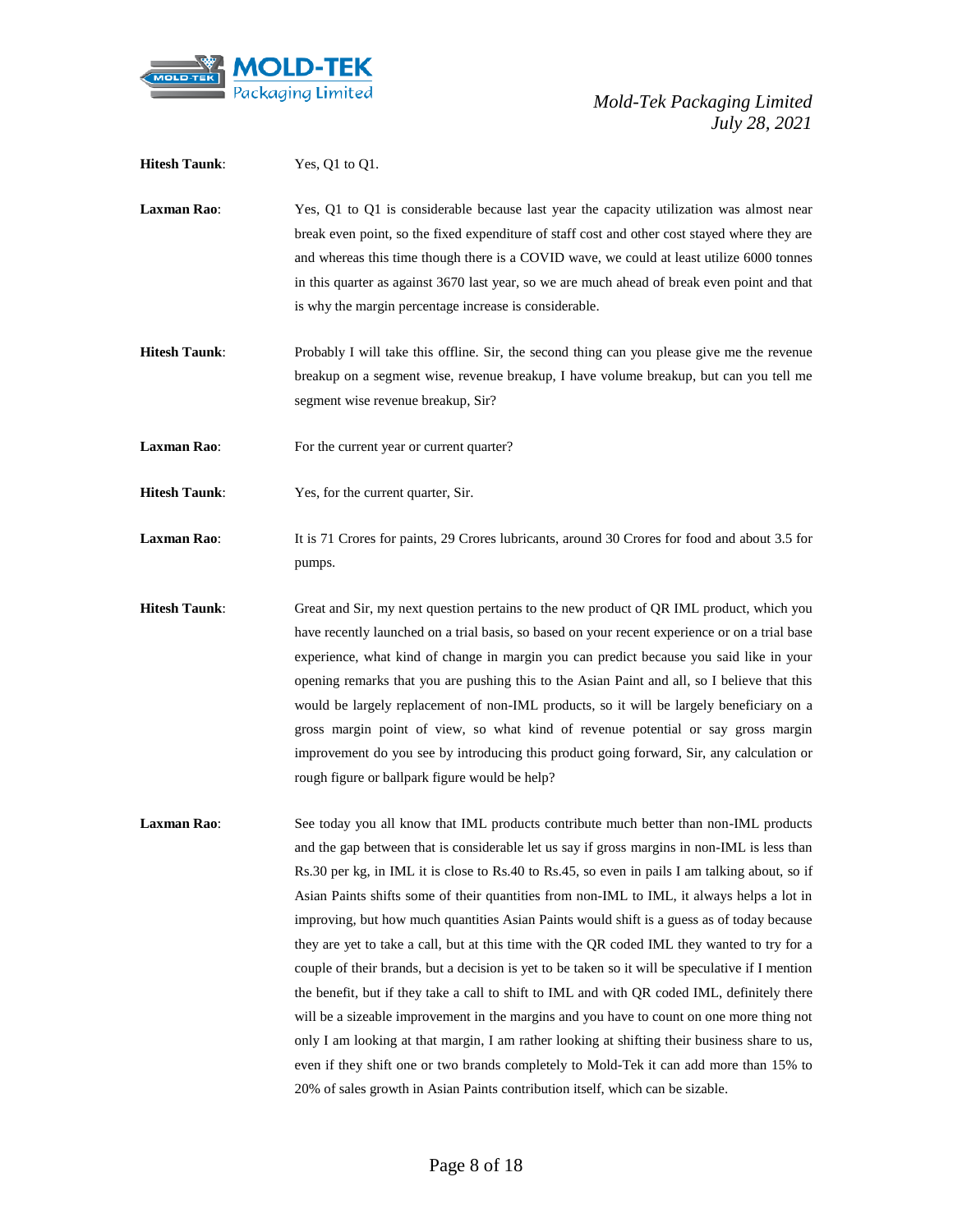

| <b>Hitesh Taunk:</b>      | Great, Sir. That is really great and I missed the volume bifurcation, you said about 58%           |
|---------------------------|----------------------------------------------------------------------------------------------------|
|                           | from the paint and 18% from the food, right, Sir?                                                  |
|                           |                                                                                                    |
| <b>Laxman Rao:</b>        | Yes, 58% paints, 18% food and pumps.                                                               |
|                           |                                                                                                    |
| <b>Hitesh Taunk:</b>      | Thanks for the answer, Sir. I will come in the queue if I have more questions. Thank you.          |
|                           |                                                                                                    |
| Moderator:                | Thank you. The next question is from the line of Miraj Shah from Dalal and Broacha Stock           |
|                           | Broking. Please go ahead.                                                                          |
|                           |                                                                                                    |
| Miraj Shah:               | Thank you for taking my question. Majority of my questions have been answered already,             |
|                           | but I would just like to briefly touch up on one point. Sir in the gross margin side, I think      |
|                           | that the gross margins have declined in this quarter compared to the previous quarter, so can      |
|                           | you just give us a brief about where are we in per kg cost for raw material?                       |
| <b>Laxman Rao:</b>        | See raw material costs for last quarter was 112 on average, which is now actually 118 for          |
|                           |                                                                                                    |
|                           | this quarter, but from the peak of April and March ending and April also the price went up a       |
|                           | little bit, but May and June, there is a drop in the raw material price and one more thing, the    |
|                           | EBITDA margins per kg have not really reduced, in fact they have increased from Q4 from            |
|                           | 41.88 to 42.42, this quarter it is 42.42 in spite of low capacity utilization so as I explained in |
|                           | the earlier questions this is due to two reasons, one is wherein the raw material price is         |
|                           | coming down we get the advantage of delay in passing price reduction to our clients that is        |
|                           | one reason, second reason is the better realization on our product mix, food and pumps             |
|                           | volumes have gone up marginally though, it is from about $23\%$ Q4 has become $25\%$ in the        |
|                           | Q1.                                                                                                |
|                           |                                                                                                    |
| Miraj Shah:               | Understood, Sir. Thank you so much. That is from side.                                             |
| Moderator:                | Thank you. The next question is from the line of Bhargav Buddhadev from Kotak Mutual               |
|                           |                                                                                                    |
|                           | Fund. Please go ahead.                                                                             |
| <b>Bhargav Buddhadev:</b> | Good afternoon, team. Sir, my first question is that one of the reasons for Asian Paints not       |
|                           | buying IML was other vendors not being able to supply, so despite that why are we                  |
|                           | confident that QR coded IML technology could find a favour from Asian Paints, what could           |
|                           | be the reason?                                                                                     |
|                           |                                                                                                    |
| <b>Laxman Rao:</b>        | No, I am not very sure whether they will shift to QR coded IML because as you said they            |
|                           | are still waiting for other vendors to become IML capable as of today and their QR coded           |
|                           | IML has attracted their attention because of its ability to give them last point anti counterfeit  |
|                           | safety. Actually when we entered with this anti counterfeit IML we were not aware that the         |
|                           |                                                                                                    |
|                           | companies were already using QR coded systems, but when we interacted with them we                 |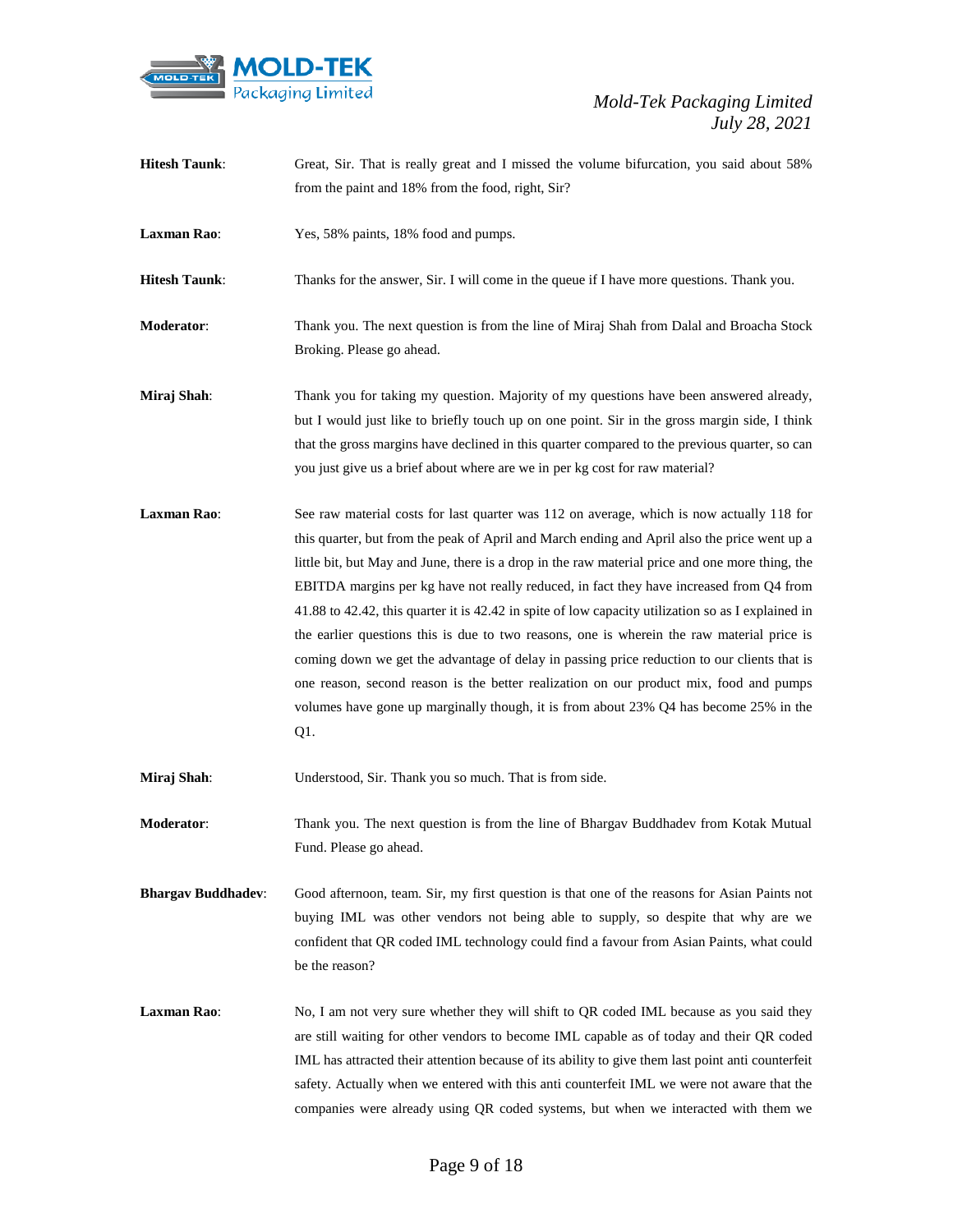

understood they are using their QR coded systems right up to the point of sale through QR coded capability and linking it within a website, so now it becomes easier for us to convince and add the last step that is a QR coded reverse printed IML, which will give them complete anti counterfeit feature and they do not need to invest on their software or too much on the IT solutions and there are companies providing those services also including giving geographical location of where that container, specific container which is QR coded by a unique number is sold and who purchased it or at least if not the person's name, the mobile number and the location of sale they will be able to get it online that facility is also available now, so it become much easier for us to convince them to get into our reverse printed IML. I hope that they will take this decision to adopt it, but we will only know after a month, in the month of August, the marketing team is discussing to see if one or two brands of theirs can be taken into this, but as I said it is not yet confirmed, it is only at a consideration stage as of now.

- **Bhargav Buddhadev**: Sir, you mean if we find acceptance, what could be the increase in the container cost because of this as compared to what they are paying currently?
- **Laxman Rao:** It is hardly anything. FOR a 20 meter container from HTL to IML, the price differential will be hardly Rs.6 to Rs.8 that is considering a container cost of around Rs.210 to Rs.220, it is about 3% to 3.5% and the paint they sell in it in some brands the cost is almost Rs.10000, so it is nominal.
- **Bhargav Buddhadev:** Alongside the paints are we also switching this to other sectors?
- Laxman Rao: Yes, all can use this concept, actually lubricants will be definitely dying to use this because their products are the most which are duplicated in the market, so they are very keen, Castrol has already developed their art work and asking us to make a trial batch and supply them, so in the lubricant side, Castrol is already taking steps to give a try. Hopefully in the month of August, the first small batch will go and they will put it in their supply chain and check the efficacy of it because most of the lubricant companies have some scheme or other going on for customer promotion so those schemes can be effectively implemented with this QR code and outside QR code which we also again give a dynamic QR code can help them in unique identification and traceability of the product throughout their supply chain right from our plant to their plant filling and then to distribution points, dealers, sub-dealers right into the shops they can trace it with the outside QR code, but the inside QR code which can be scanned only once that is what gives them the anti counterfeit feature, so I am sure lubricant companies will take it much faster than the paint companies because even technology wise lubricant companies are a little ahead so of course Asian Paints is very far ahead, so these guys can adopt without much ado in their supply chain software.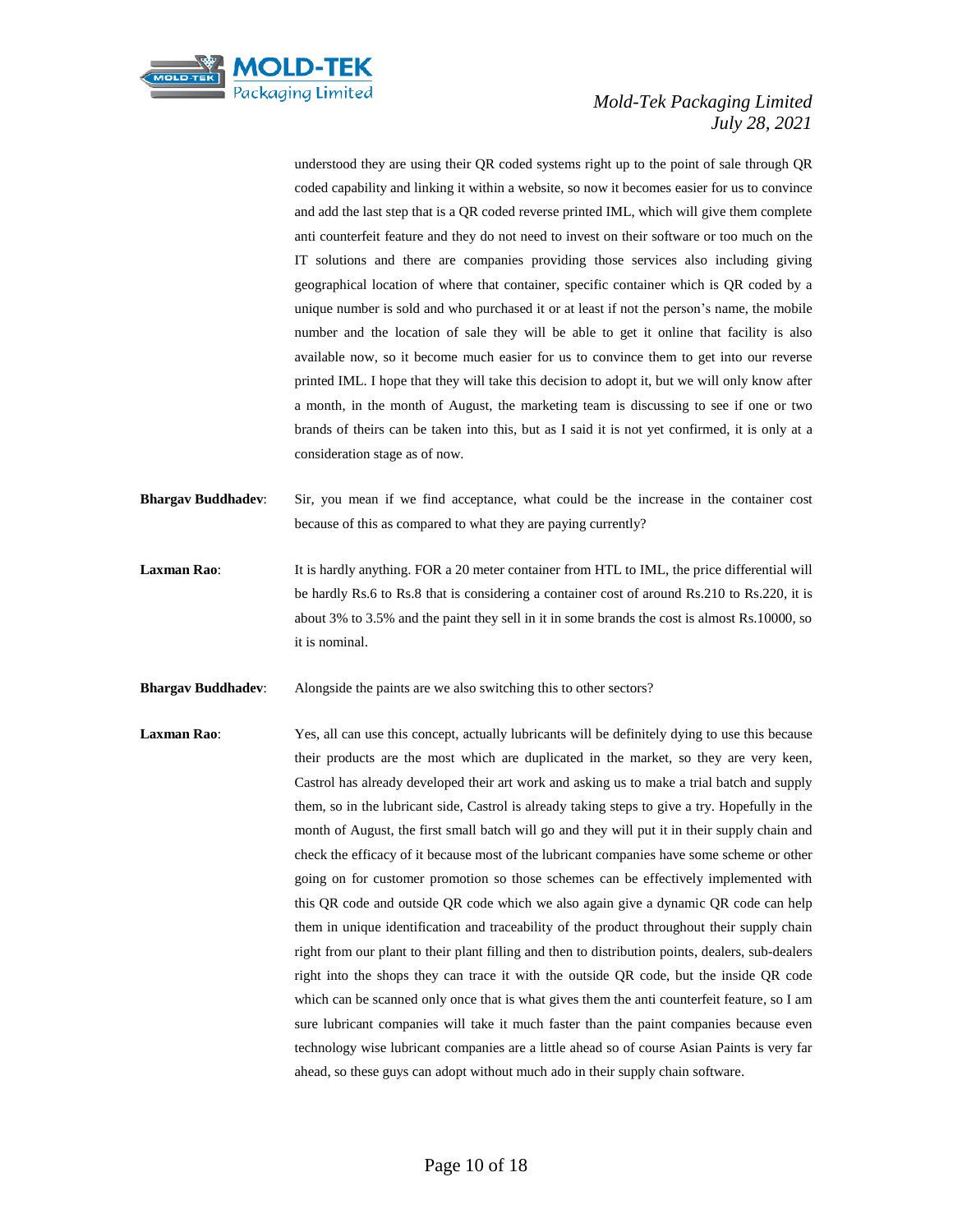

**Bhargav Buddhadev**: Sir, lastly has there been any global approach for this counterfeit solutions, in the developed countries also QR coded IML technology is used or how do they counter the counterfeit?

**Laxman Rao:** Yes, one of the ways developed countries also tackle, but in fact in those countries more than anti-counterfeit they will use it for promotion, they will use it for product data information not as much as in the anti-counterfeit, but in a country like us where we have a lot of duplicate parallel market it has become the most important thing, we can even add data about the product, how to you apply the paint, what are the benefits of these paint compared to other everything will be there, the moment you scan it you are taken to the website, and you will be giving all this data and one more dynamic very interesting thing in this QR code is that the promotion schemes let us say their promotion scheme ends on December 31, 2021 and on 1st December, the QR code, which was printed long ago can be disabled and a new promotion can be started from first January and that is kept in the software or the website of the company and whatever let us say instead of silver coin, hereafter it will a gold coin whatever 2 grams or whatever and then by changing that website in their portal they will be effectively changing the scheme after this particular break, so it is so dynamic for promotions that is what made developed countries to adopt it, but here in India of course that also can be done the promotion, but more than that the anti counterfeit can be completely implemented. It is an exciting feature, but how our industry goes for it and when they will adopt it is time to tell, but once they start using it one by one I am sure they fall in line because everybody is concerned about duplicates in the country even we have approached the Agriculture Ministry in Telangana where there was a big duplicate seed racket has been found recently where duplicate seeds were sold to the farmers and it is impacting their crop and output, so those products can also come through our containers which will enable the enduser not to suffer from this kind of duplicate products. The applications are many, how it will be adopted in the industry need to watched in a couple of years, next one to two years.

**Bhargav Buddhadev**: Sir, lastly in terms of new product launches on the food side obviously last year we were not able to do much because of the COVID restrictions, but how is the pipeline in terms of responses from customers for new product launching in the FMCG segment?

Laxman Rao: In the food FMCG, we have launched the sweet boxes last year, but as you correctly said last year not much marketing could be done, but even now the marketing is limited to zoom calls and a couple of very rare visits, but our feed box demand started picking up and in the festival those numbers may start taking off, but I do not count on it very much for this year because any product has a life cycle it takes a couple of years to penetrate and come into a sizeable business quantum like our pumps which could be 12 Crores to 15 Crores this year can become 40 Crores to 50 Crores in the next financial year 2022-2023, similarly the sweet boxes maybe 4 Crores to 5 Crores this year they can become 15 Crores to 25 Crores in the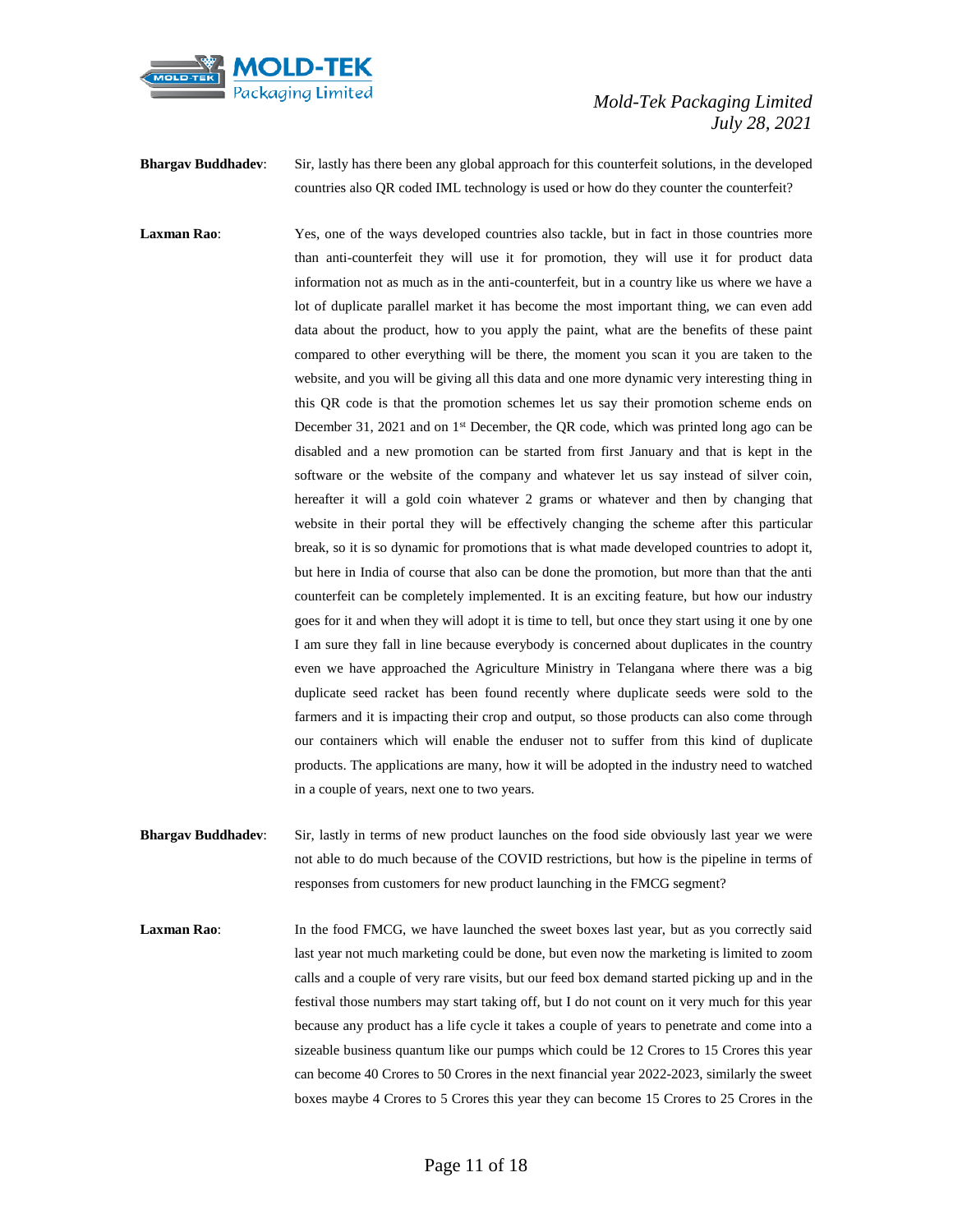

next financial year so like this there are some more products for restaurants for some takeaway food products we are launching in this year, they will be in the market by December, January and they will be adding numbers in the coming season so like that every year we have plans to add at least 5 to 10 or may be say 6 to 10 containers of different shapes and sizes for different applications, which will be keep adding to our growth in the coming years, so sweet box is the one which already getting into the markets and we are introducing some cheese and butter packs by October, November and a new range of ice cream containers by December, so probably about 10 to 12 new products, I am saying number of SKU will be available from our product range starting from the New Year.

- **Bhargav Buddhadev**: Sir, one clarification of your pumps business that when you mentioned this 4 Crores per month run rate from FY2023, how many customers are you assuming you will be giving this?
- Laxman Rao: See, we hardly need 4 to 5 big clients to get those volumes and one good news is Wipro is setting up a huge plant in Hyderabad very close to our plant about 25 kilometers, 30 kilometers and that plant is supposed to have started by this November-December, but I think due to COVID it got postponed to be maybe middle of next year and then their own capacity requirement projected is 2 million to 2.5 million per month, so our capacity even if it reaches 5 million to 6 million that will be more than 75%, 80% of our installed capacity, so Wipro alone can take almost 40% to 50% of our capacity by next year middle and other clients like ITC, Godrej who are at various stages of testing of pumps would be on board by I am guessing before this year ending so effectively next year will be the year where we can see good contribution coming from the pump segment.
- **Bhargav Buddhadev:** And this Wipro we are targeting significant market share is it in pumps?
- **Laxman Rao**: Sorry?
- **Bhargav Buddhadev**: This Wipro are we the largest supplier of the pumps for Wipro?
- Laxman Rao: No, started with Wipro for their supplies to the North East and a little bit to Bengaluru plant, their Hyderabad plant where actual they plan to use our capacity has got delayed, it was to start by now, but they delayed it due to COVID and they are talking about December, but I guess it may go to next financial year, but when they start in Hyderabad, they have committed to buy major quantity from us.
- **Bhargav Buddhadev**: Great, Sir. Thank you very much and all the very best.
- **Moderator**: Thank you. The next question is from the line of Akshay Chheda from Canara Robeco. Please go ahead.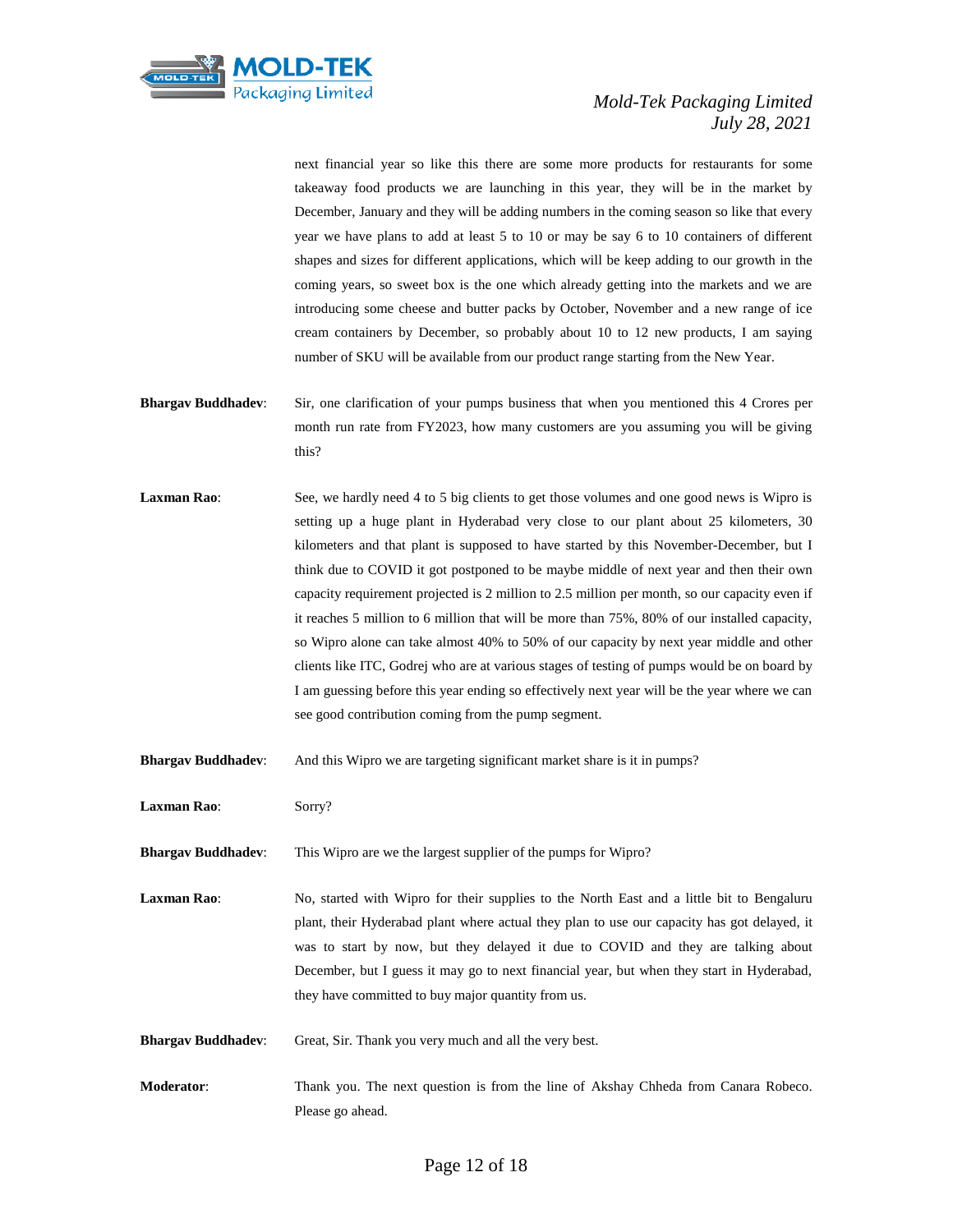

**Akshay Chheda:** Sir, thank you for the opportunity. So, my first question would be any new client additions that we did in the last quarter and any new areas that we got into like say in Q4 you had extend about the agrochemical as the new space where you had got in, so any other areas where you got it and my second question would be, you have mentioned about EBITDA per kg for around Rs.36 to Rs.42, so should we still consider that as the safe range or any pluses or minus there, these are my two questions, thank you?

**Laxman Rao:** Yes, in the new client addition, I am glad to inform you we have received a major order from BPCL, Bharat Petroleum because we are not very active with the public sector because of their controlled pricing and other practices, but this time we got a decent order worth of 70 Crores to be supplied in the next two financial years from BPCL starting from June, I think small supplies have been made in June, from July onwards there will supplies of around 2 Crores to 3 Crores per month to BPCL and we also received another major breakthrough with the Gulf Oil, their new range of product they have selected our containers, which will be adding at least again 15 Crores to 20 Crores to the top line in this year, so these two are the major additions in the pail segment. Coming on the food and FMCG there are list of clients that were added for various applications, CV foods, Chem Agro, Ganapathy Herbal like that you know different Sathyam Foods, Biovedha Action Research Company, Fedex Aqua Solutions so we are getting into aqua products, we are getting into some research products, we are getting into some various applications of food processing or nutrients, micronutrients and other segments, so like that every month we are adding at least 10 to 15 new clients small though they are not very big clients, each may be worth around 1 or 2 Crores a year kind of business, but with our existing product range so they adopt with their artwork whatever is the product they sell and those companies are getting added on a monthly basis. So, coming to your second question of EBITDA margin, you might have seen that in spite of low capacity utilization in the Q1, we have achieved Rs.42 EBITDA per kg, but going forward that may be one reason one benefit of raw material price coming down as partly helped it, but I still feel achieving somewhere between 36 to 42 is still possible, 36 definitely we will do, will it be close to 40 is the point where we are trying to work on. **Akshay Chheda**: Thank you, Sir.

**Moderator**: Thank you. The next question is from the line of Amit Zade from Antique Stock Broking. Please go ahead.

**Amit Zade**: Good evening, Sir. Thanks for the opportunity. Sir, I missed the volume breakup of three segments, if you can repeat that, please?

**Laxman Rao**: Yes, volume breakup was 58 to 24 and 18, paint, lubricants and food FMCG.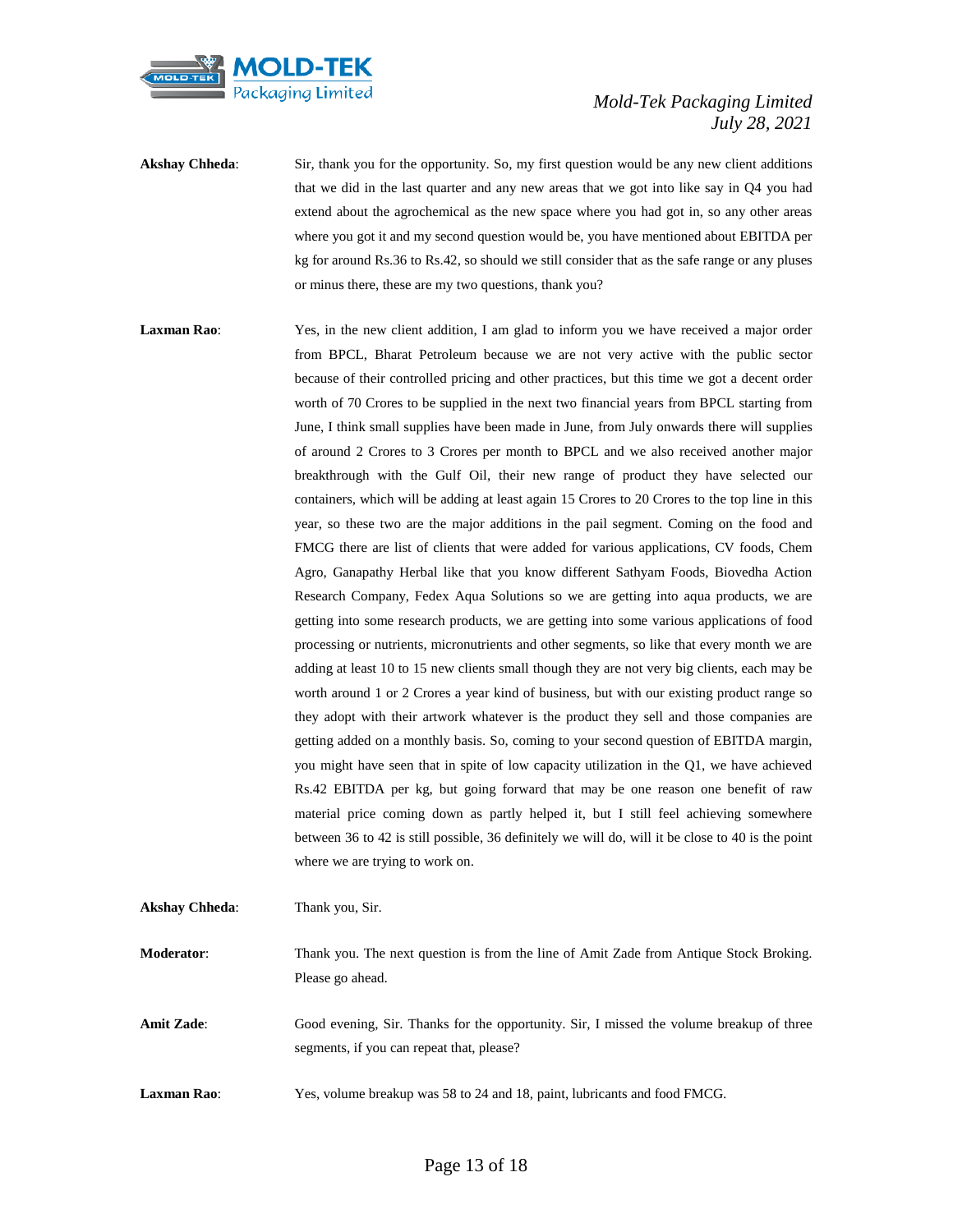

| <b>Amit Zade:</b>  | 54, 24, and 18?                                                                                                                                                                                                                                                                                                                                                                                                                                                                |
|--------------------|--------------------------------------------------------------------------------------------------------------------------------------------------------------------------------------------------------------------------------------------------------------------------------------------------------------------------------------------------------------------------------------------------------------------------------------------------------------------------------|
| <b>Laxman Rao:</b> | 24 and 18.                                                                                                                                                                                                                                                                                                                                                                                                                                                                     |
| <b>Amit Zade:</b>  | and 18, okay got it and Sir, secondly on our market share, I think in the last call you have<br>guided that we are roughly around 25% market share and we were told by our suppliers like<br>Reliance, so assuming we did almost around top pail category to begin with so we did<br>almost 250 Crores of top line in paints last year, so is it fair to assume the market size<br>would be roughly around 1000 Crores, how to look at it?                                     |
| <b>Laxman Rao:</b> | I am talking about the organized sector would be in that region, there would be another 500<br>Crores to 600 Crores of unorganized sector also, we are dealing only with the organized<br>sector players the top 5 to 6 companies in the paint industry.                                                                                                                                                                                                                       |
| <b>Amit Zade:</b>  | So, the other way to look at it is packaging costs would be almost 7% to 8% of the total<br>cost, is that fair in paints?                                                                                                                                                                                                                                                                                                                                                      |
| <b>Laxman Rao:</b> | Yes, it is fair and it depends upon the kind of paint again for the low cost paints it works out<br>around 7% to 8%, but high cost paints like Royal and emulsion and other products, the cost<br>of the paint is very huge so ranging from 5000 to 6000 for 20 liters so in that case our pail<br>cost will be hardly it is about 4% to 5%.                                                                                                                                   |
| <b>Amit Zade:</b>  | So, basically I think even we consider Asian Paints as a benchmark of 50% market share<br>organized and 20000 Crores to top line, so the organized market comes around 40000<br>Crores market and may be 10% of that is roughly 4000, number actually?                                                                                                                                                                                                                         |
| <b>Laxman Rao:</b> | The packaging cost will be in the region of 5% to 6%, but the packaging include cartons,<br>for enamel range, nobody can use plastic containers for enamels so enamels are packed in<br>tins, considering that even if you calculate 5000 as a packaging cost, 3000 Crores would be<br>the organized sector packaging cost, of which may be 1200 Crores will pails, the rest will<br>be tin and other packages.                                                                |
| <b>Amit Zade:</b>  | Sir, similar such for lubricant, so we did almost 105 Crores to 106 Crores last year, so what<br>is the market share here in lubricant?                                                                                                                                                                                                                                                                                                                                        |
| <b>Laxman Rao:</b> | There also you can take in the nonpublic sector because public sector this is the first time<br>after a long gap we are getting back into BPCL otherwise our pails are only to the private<br>sector players so there we take 5% to 6% so 2700 Crores may be pails and may be around<br>600 Crores to the packaging cost and I add another 600 Crores for the public sector, public<br>sector is huge, Indian Oil, BPCL together hold all this 30% to 40% of the market share. |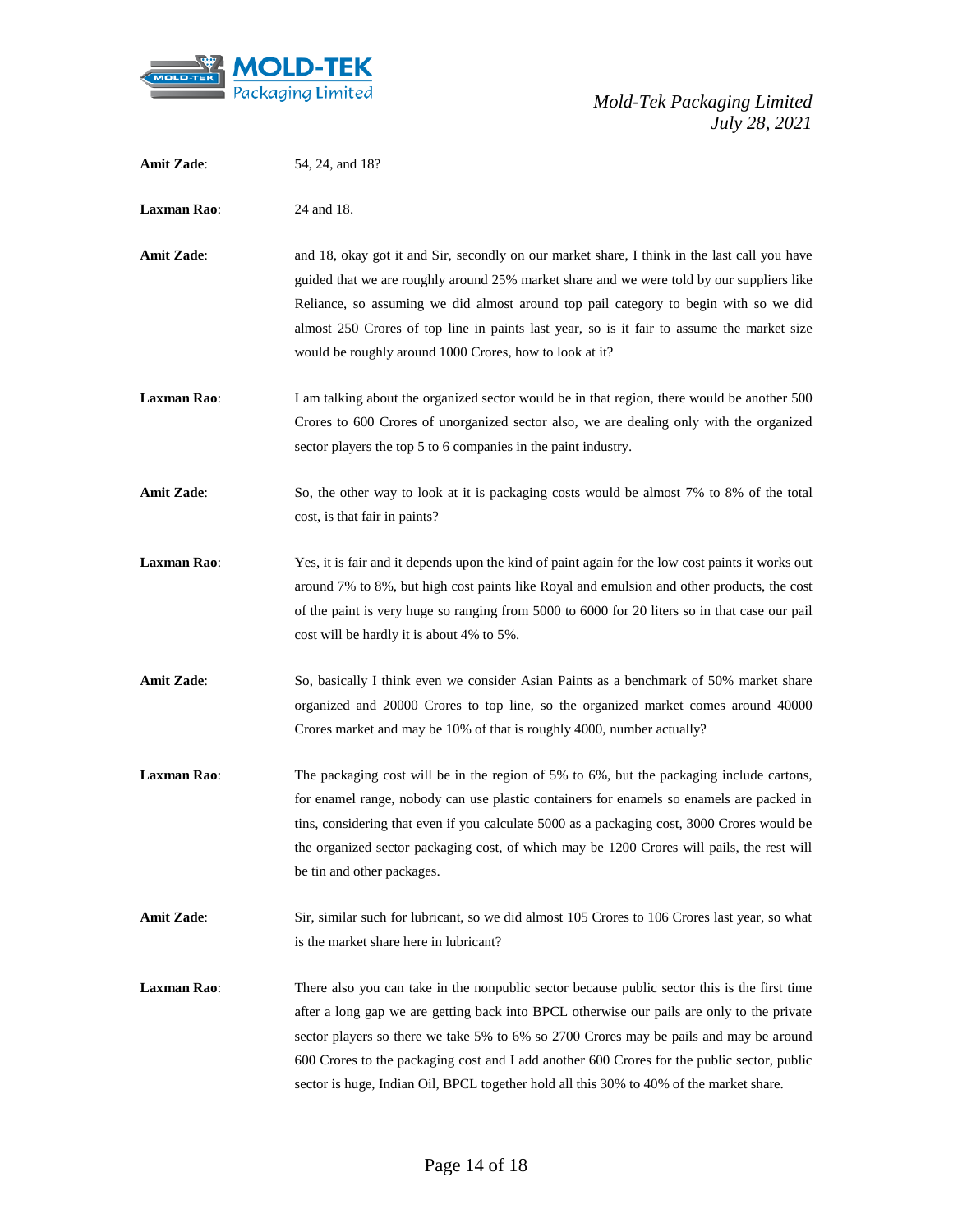

| <b>Amit Zade:</b>   | Which we are not majorly focusing on currently?                                                                                                                                                                                                                                                                                                                                             |
|---------------------|---------------------------------------------------------------------------------------------------------------------------------------------------------------------------------------------------------------------------------------------------------------------------------------------------------------------------------------------------------------------------------------------|
| <b>Laxman Rao:</b>  | No.                                                                                                                                                                                                                                                                                                                                                                                         |
| <b>Amit Zade:</b>   | So our addressable market would be like 1400 Crores of within two categories paints and<br>lub put together would be 2000 Crores roughly would be addressable market for this two<br>category is that is fair to assume?                                                                                                                                                                    |
| <b>Laxman Rao:</b>  | Yes, 2000 Crores is the size of the market.                                                                                                                                                                                                                                                                                                                                                 |
| <b>Amit Zade:</b>   | Got it. Thanks a lot. Thank you.                                                                                                                                                                                                                                                                                                                                                            |
| <b>Moderator:</b>   | Thank you. The next question is from the line of Disha Sheth from Anvil Wealth. Please go<br>ahead.                                                                                                                                                                                                                                                                                         |
| <b>Disha Sheth:</b> | Sir, I wanted to ask you mention that 800 Crores of sale, is it possible for this year, we are<br>at 500 to 550 right now?                                                                                                                                                                                                                                                                  |
| <b>Laxman Rao:</b>  | 800 Crores top line you mean to say?                                                                                                                                                                                                                                                                                                                                                        |
| <b>Disha Sheth:</b> | Yes, when you said that we have the 45000 capacity that will be by which year?                                                                                                                                                                                                                                                                                                              |
| <b>Laxman Rao:</b>  | Yes, 45000 tonnes capacity will be operative in this year, but of which we are hoping to<br>utilize at least 75% to 80% that is about 32000 to 33000 tonnes, if the raw material prices<br>stay here and we arrive at a Rs.200 to Rs.220 per kg sales realization we should be able to<br>reach that number in the next financial year provided there is no COVID and pandemic you<br>know. |
| <b>Disha Sheth:</b> | Yes, agreed. Sir, now since the raw material is going down, but IML sales and fuel sales are<br>going up, so EBITDA per kg can stay in this region is it possible and 42.4 per kg?                                                                                                                                                                                                          |
| <b>Laxman Rao:</b>  | See, last year full year we achieved 36.72 per kg and this year our target is to at least reach<br>Rs.40, first quarter we did 42.4, but I want to wait and see how it shapes up, our target is to<br>reach 40 and 42, I think it will be definitely better than last financial year.                                                                                                       |
| <b>Disha Sheth:</b> | Sir, what is the value breakup of paint, lubricant and FMCG, volume I got it, value<br>breakup?                                                                                                                                                                                                                                                                                             |
| <b>Laxman Rao:</b>  | Value breakup I gave already, it is 63% for paint, 22% for lubricants, and about 25% for<br>food and pumps.                                                                                                                                                                                                                                                                                 |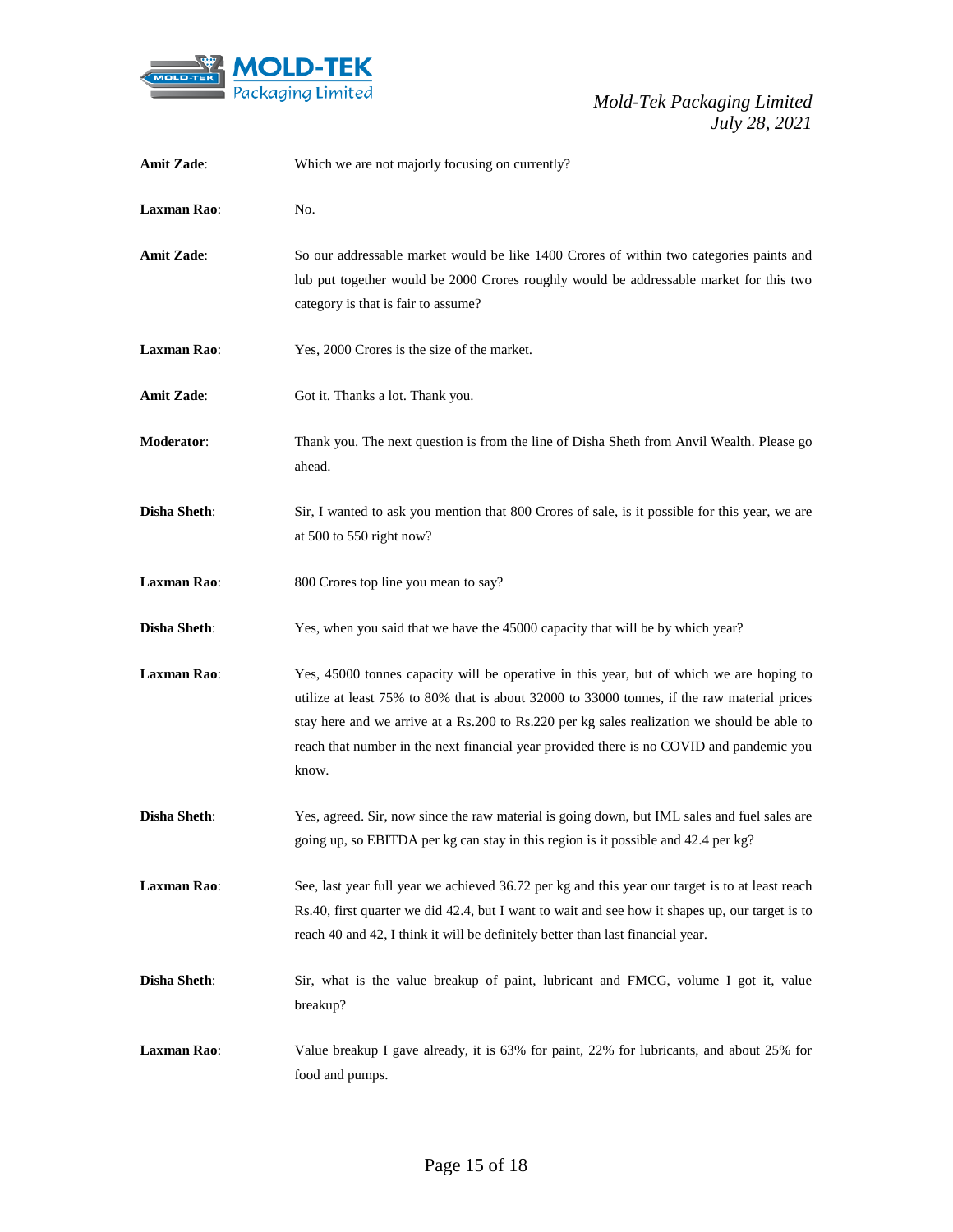

| <b>Disha Sheth:</b> | Thank you so much, Sir.                                                                                                                                                                                                                                                                                                                                                                                                                                                                                                                                                                                                                                                                                                                                                                                                                                                                                                                                                                                  |
|---------------------|----------------------------------------------------------------------------------------------------------------------------------------------------------------------------------------------------------------------------------------------------------------------------------------------------------------------------------------------------------------------------------------------------------------------------------------------------------------------------------------------------------------------------------------------------------------------------------------------------------------------------------------------------------------------------------------------------------------------------------------------------------------------------------------------------------------------------------------------------------------------------------------------------------------------------------------------------------------------------------------------------------|
| Moderator:          | Thank you. The next question is from the line of Survana Joshi from Axis Securities. Please<br>go ahead.                                                                                                                                                                                                                                                                                                                                                                                                                                                                                                                                                                                                                                                                                                                                                                                                                                                                                                 |
| Survana Joshi:      | Thank you for the opportunity. I just had one question as most of my questions are<br>answered, in the previous conference call you had mentioned about some supplies being<br>made to the Dhanuka Agritech for their nutrient business, so could you just help us with an<br>update of that and how is the business shaping up in the agrochemical space?                                                                                                                                                                                                                                                                                                                                                                                                                                                                                                                                                                                                                                               |
| <b>Laxman Rao:</b>  | Yes, we just started in the last quarter and again there is a repeat order, but the volumes<br>what they are now testing are not very huge, I have to get real numbers, but we are trying to<br>pressurize them or showcasing them the benefits of our QR coded containers just first call<br>was made by our marketing and we are yet to give a demonstration because they are also<br>using QR code for traceability but not for this complete anti counterfeit so we are trying to<br>push to them the concept of QR codes, just about a couple of weeks ago we started showing<br>them the video and some samples, we are yet to hear from them, but I am sure they will also<br>find it very useful to control anti counterfeit in their products if they do so probably our<br>business will start improving.                                                                                                                                                                                      |
| Survana Joshi:      | So, do you expect business to start generating revenues from second half of FY2022 or you<br>see that happening only in FY2023?                                                                                                                                                                                                                                                                                                                                                                                                                                                                                                                                                                                                                                                                                                                                                                                                                                                                          |
| <b>Laxman Rao:</b>  | See, sizable numbers would happen only next year, but definitely it will start in this second<br>half in a small way with the existing brand maybe or with a new brands whenever the<br>clients decide as of today I cannot divulge the full information, but certainly there is at least<br>two to three players seriously looking at QR code whether it will lead to huge number<br>growth I doubt in this year, but definitely it will be in the market and it will create still in<br>the minds of all the top management in these companies because it is a top management<br>agenda the security of their product, anti counterfeit, controlling duplication is something<br>the directors and top management of any company would look at it, so the message will<br>reach them once we put a couple of products in the market and then certainly I hope there<br>will be a traction towards our products, but as you said it could happen only in the next<br>financial year in a decent manner. |
| Survana Joshi       | Alright and one more undate if you can just help us with is sometime back we were in talks                                                                                                                                                                                                                                                                                                                                                                                                                                                                                                                                                                                                                                                                                                                                                                                                                                                                                                               |

**Survana Joshi:** Alright and one more update if you can just help us with is, sometime back we were in talks with the GSK for their packaging need as well, but because of the merger with HUL, is there any update on that front as well?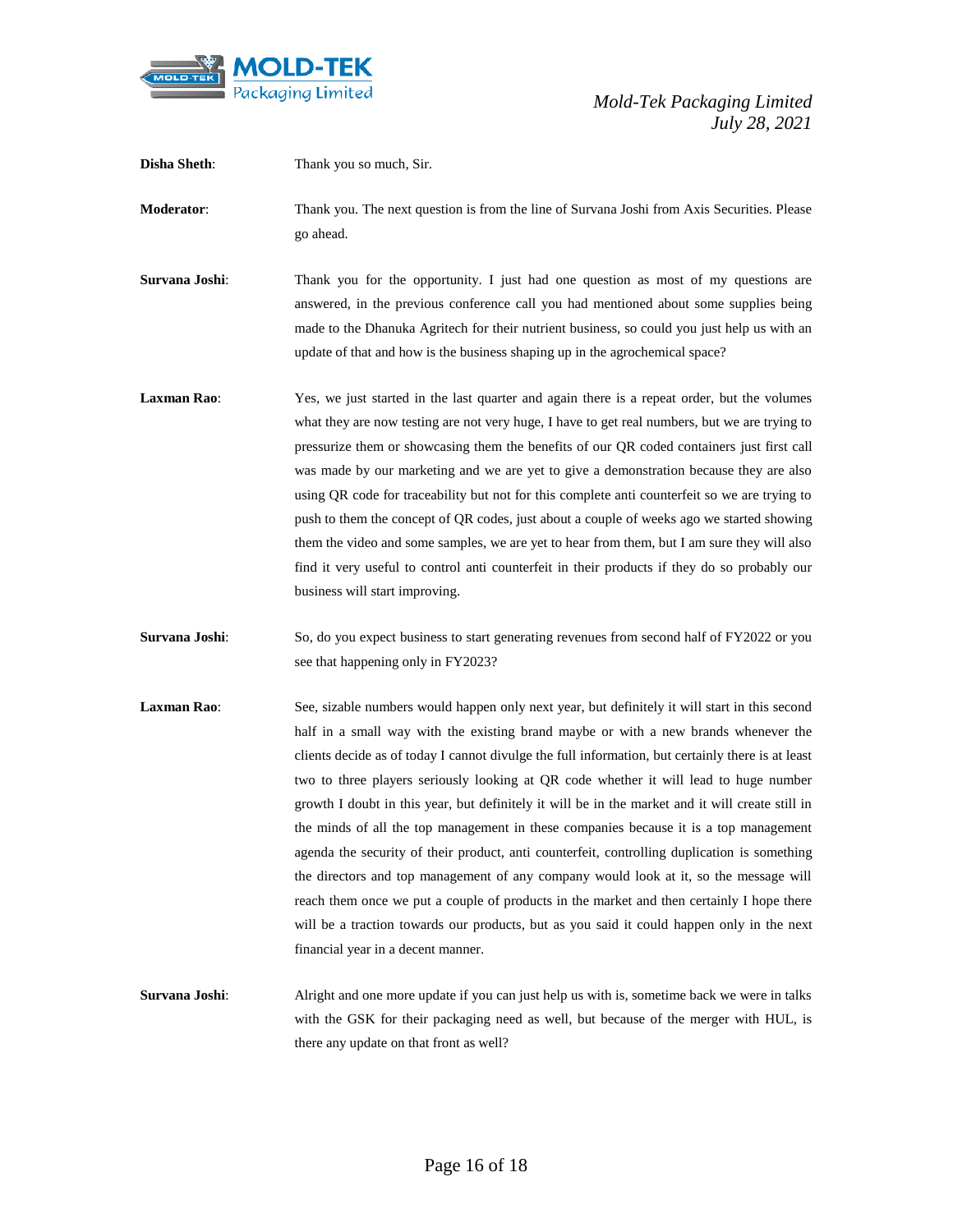

- Laxman Rao: Thanks to COVID, all these new developments are shelved by HUL also, they are in touch with us for other products, but this particular GSK Horlicks brand product there is no talk from them as of now and unless they also revise their plans for changing the packaging it may not happen so like this COVID had impacted everybody in terms of thinking of new products and changing their filling lines I think that this will be not happen in this financial year for sure, but whenever it happens we will be there because HUL is also our client for longtime so we are there in their books if they have to take a change in the packaging, they will certainly goes enough.
- **Survana Joshi:** Sure, Sir. that is it from my end. Thank you very much and stay safe.

**Moderator**: Thank you. The next question is from the line of Akshay Chaturvedi from Cosmea Financial Holdings. Please go ahead.

- **Akshay Chaturvedi**: Very good evening to you, Sir and thank you for the opportunity. I just wanted you to throw some color on your clientele in the paints business. As you said you only serve to the top five to six players and I would imagine Asian Paints would be your biggest contributor could you name the other contributors?
- Laxman Rao: Berger, Nippon paints.
- Akshay Chaturvedi: Actually, what would be the share of Asian Paints per se, I remember you mention around 25% of Asian Paints demand is served by you?
- **Laxman Rao**: Yes, about 20% to 25% is served by us because they have 4 to 5 suppliers and High-Tek is the largest supplier is a kind of house company so they get almost 40% to 45% of their share and among the remaining 4 to 5 suppliers we are the second largest I guess.
- Akshay Chaturvedi: How much would be Asian Paints contribution overall?

Laxman Rao: They contribute even today 25% to 30% of our sale revenue is coming from them because of the new clients we set up for them in Mysore and Vizag these numbers have gone up in the last couple of years.

- **Akshay Chaturvedi:** So, 25% to 30% overall revenue they are contributing you are saying?
- **Laxman Rao**: Yes, overall revenue.
- **Akshay Chaturvedi**: And Sir, last question would be on the clarification of the Kanpur plant currently you guys are operating from the lease facility, am I correct from November 2021?